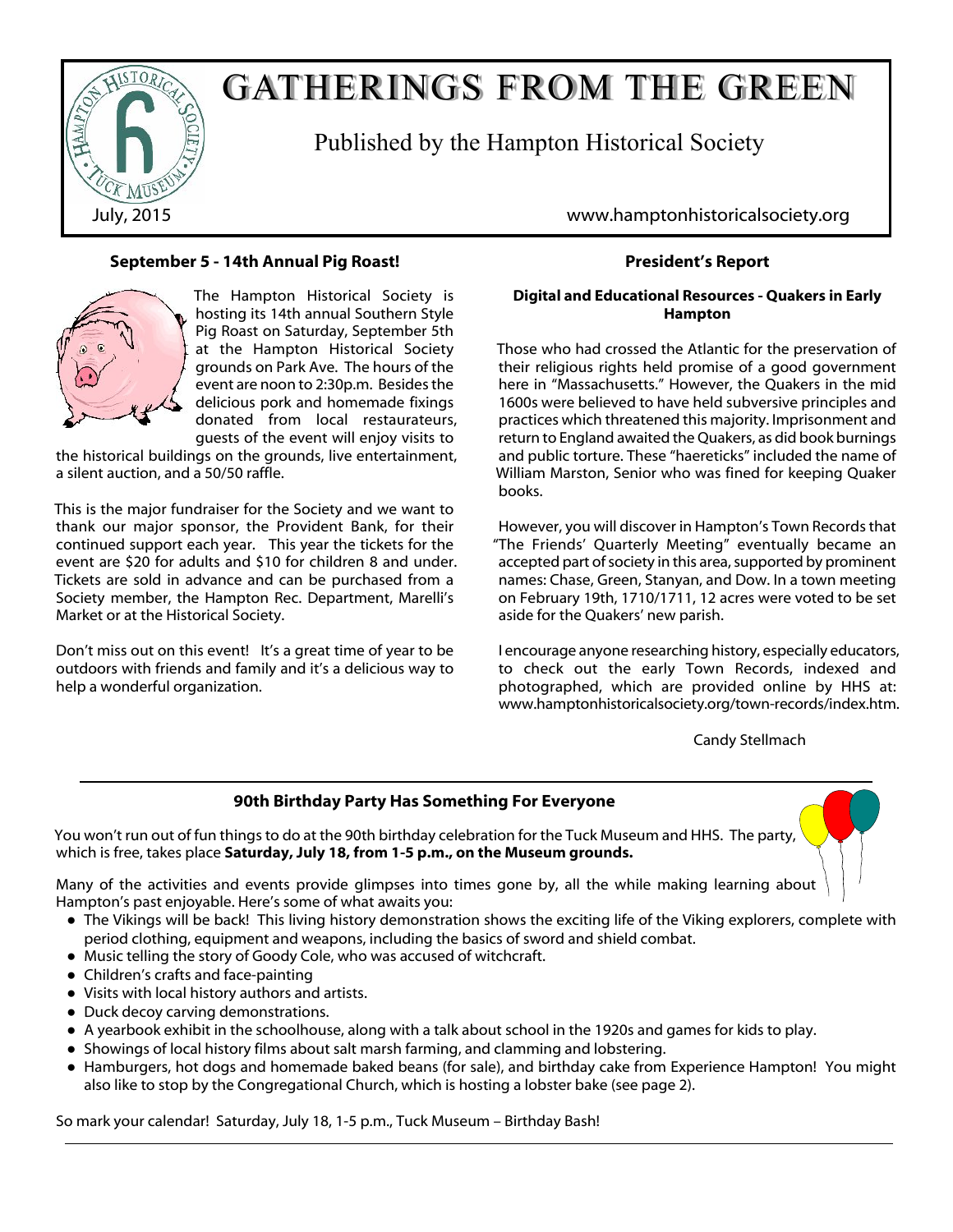### **Lobsta' Dinner for a Great Cause**



Well known for their great community dinners, the Congregational Church is putting on a lobster bake fundraiser Saturday, July 18 starting at 5PM. The proceeds from this event will be given in memory of Cliff Pratt to the town clock fund of which Cliff was the

organizer and chairman (he was also our pig roast chef for twelve years).

Lobster, clam chowder, corn and homemade desserts – all for a good cause and only \$20 per ticket. There will only be 200 tickets sold so get your tickets early! They are now available at the Tuck Museum and through the Congregational Church.

#### **Hampton Beach Historical Interpretive Display**

The next time you are at the main beach check out the historical interpretive displays along the boardwalk. The story of Hampton Beach is told through five themes that trace the history of Hampton Beach from first settlers to modern times. Start at the Marine Memorial and take a walk through time and learn about Hampton Beach's natural, cultural and developmental history. Under the guidance of Ben Wilson, Division of Parks and Recreation, UNH student Grace Lyons worked with people from Tuck Museum, State of NH, and Lane Memorial Library in the development of the displays.

The Hampton Beach Public Interpretive Display project was a required mitigation measure for adverse effects identified due to the Hampton Beach State Park Redevelopment Project. More can be found online at

http://www.nhstateparks.org/hampton-beach-history/

#### **Mission**

The mission of the Hampton Historical Society is to increase public knowledge and understanding of the history and cultural heritage of the town of Hampton, New Hampshire, from its earliest inhabitants to the present generation. We will communicate that history through an active museum, educational programs, and a resource library.

#### **List of donors since April newsletter**

Donald Bliss and Janet Mulligan Carol A. Casey Blake and Martha Chichester Lois and Walter Demers Robert Dennett Richard and Donna Desrosiers Mr. & Mrs. Robert B. Field, Jr. Richard and Sharen Gibadlo Peter & Maggie Ginieres Jenny Iverson Ann Justin William Kelson Donald and Dottie Kennedy A. Thomas McGowan Andrew N. Morse David & Elizabeth Moulton Paul and Maria Nadeau Patricia Parent Carol and Kevin Rodenberg Simeon Schlis Maureen Schneider Diane E. Shaw Roger Shepard Mitchell A. Skinner Ginny Smith Judith and Bruce Theriault George Tierney George E. Wall Beverly Ward Todd and Susan Waskelis David and Kelly Wood

#### **Board of Trustees and Officers**

President - Candice Stellmach Vice President - Mark McFarlin Secretary - Katrin Grant Treasurer - Ben Moore

**Trustees** Rusty Bridle Robert Dennett Valerie Giannusa Rick Griffin Rich Hureau Ken Lobdell Dyana Martin Kathy McLaughlin Linda Metcalf Sammi Moe Karen Raynes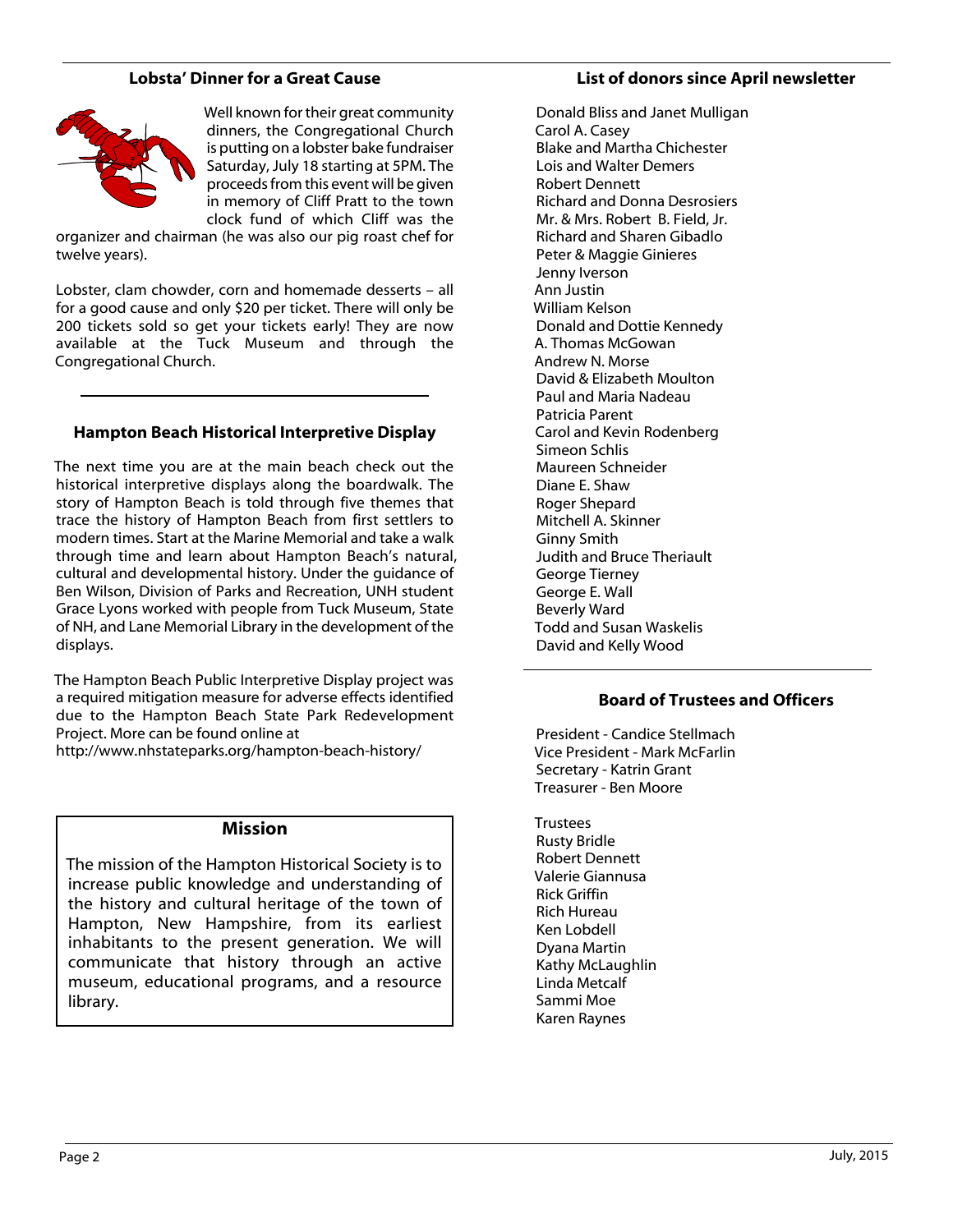#### **Directors Report**

Today, June 23, our special 2015 exhibit was installed. It celebrates NINETY years of our organizational history. Researched and created by **Cheryl Lassiter**, it is full of information that covers the Society, town, and in some cases ties into national events. Visitors will meet Mr. Ira Jones, the founder, as they enter the building, and decade by decade learn about the Society and our beginnings as a memorial park. What a story!

A new town-wide exhibit has been set in place during the month of June called "History Bits," thanks to the hard work of **Kathy McLaughlin.** Snippets about local history, from shipwrecks to witches to tavern keepers, are some of the themes. Artist **Norma Torti** created a painting to go with the witch "Bits" called "Wielding Hysteria" which is on display at our new Collection and Research Center (CRC). A map with locations and topics can be found on our web site. Viewers can even post a selfie on our Facebook page when they tour the town.

It is hard for me to believe that we started the move to the new collection center only three months ago. The CRC is still receiving items and thus



Tim from Infinite Imaging, Ira Jones, and Cheryl Lassiter



Norma Torti and friend

taking a burden off our limited space on Park Avenue, and the outdoor building sign has been ordered.

The two storerooms emptied at the museum were turned into volunteer office space and the former manuscript room into a storage area. In the front office a new ceiling was installed, a fireplace surround removed, the room painted, and the floor refinished. Having the computer, printer, and associated items moved out of the research library has made that space much more streamlined and quieter. Thanks for getting the new offices ready goes to **Dann Shaw, Jason & Ben Moore, and Ken Lobdell**.

A full report on our spring HHS membership drive will be in the November newsletter, but chair, **Linda Metcalf** reports that to date we have 76 new members, with more memberships coming in every week. Invite your friends and neighbors to join!

Planning is still ongoing for our 90th Birthday bash on July 18th. There will be a vintage baseball clinic for kids, crafts, games, artists, authors, demonstrations, Vikings, Goody Cole and, of course, birthday cake - what an afternoon it will be! The day ends with a lobster dinner fundraiser for the town clock at the Congregational Church. This would be the perfect event to come and see all the wonderful things that are going on here at 40 Park Ave!

Betty Moore, Director

### **Marsh Walk with Ellen Goethel**



A special HHS 90th event has been planned with marine biologist Ellen Goethel. She is leading a marsh walk on **Saturday, August 22, at 9:30a.m**. We will be meeting at the Tuck Museum and discussing salt marsh farming before carpooling to the walk site.

Ellen will talk about the history and ecology of the area. We will end up back at the museum where she will show some of the critters and creatures that live in the marsh or start their lives there. The last walk we did was in 2005 and it was a sell-out crowd. Ellen runs "Explore the Ocean World Oceanarium and Touch Tank" at 367 Ocean Blvd, July through Labor Day, and during the school year conducts educational programs all over New England.

This is not to be missed! The walk is **\$10 adults/ \$5 children. Reservations are a must!** Call 926-2543 to save your spot.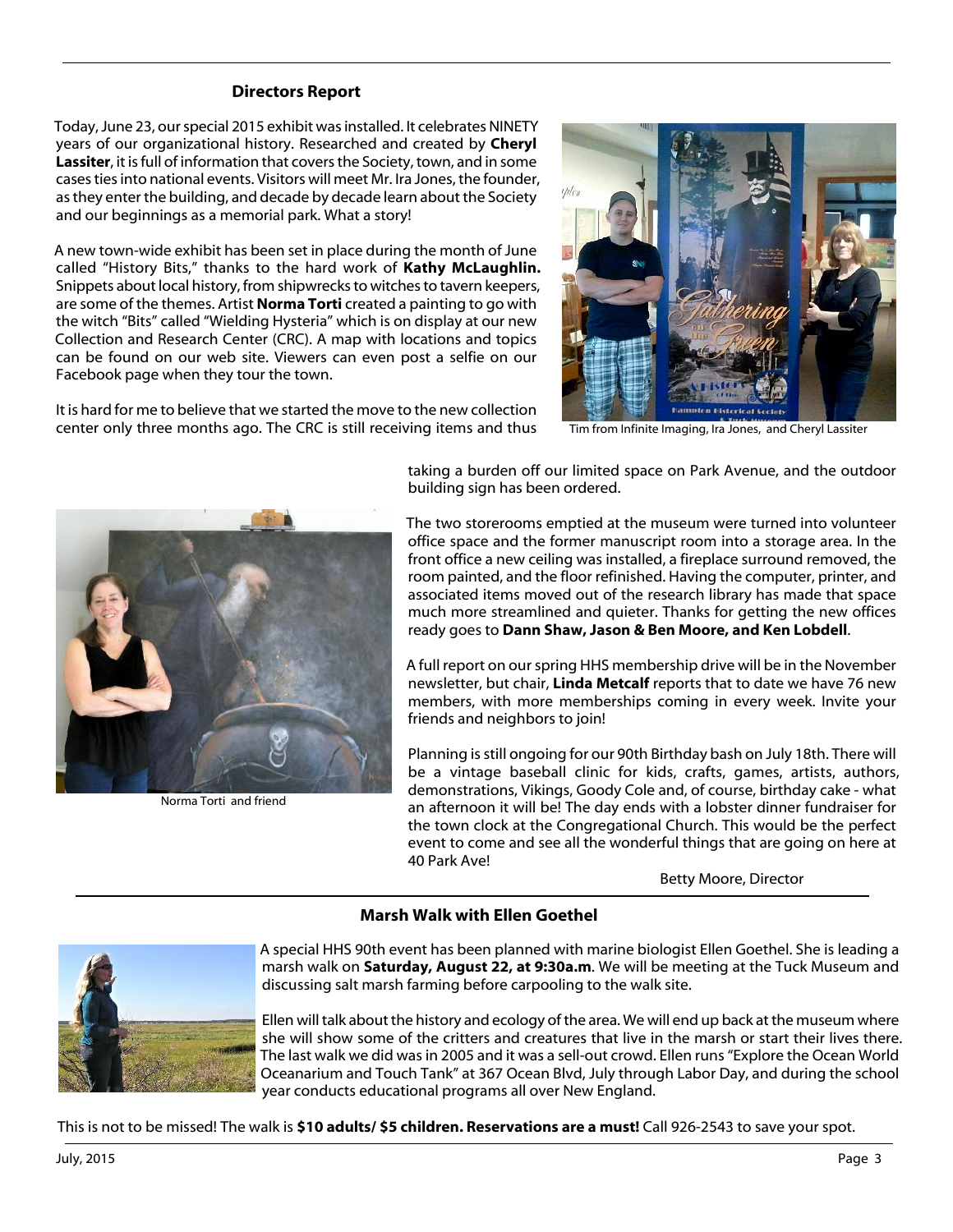## **Creating Hampton History Bits**

Hampton History Bits is a collection of pieces of Hampton's past, which are on exhibit around town. Artifacts together with brief text tell tiny tales to entertain and enlighten – and perhaps rekindle memories.

The inspiration for Hampton History Bits is the book, *A History of New York in 101 Objects*, by Sam Roberts*.* It is a quirky and whimsical book that many times left me surprised by what I had just learned. I hope Hampton History Bits will similarly surprise, as well as create smiles and inspire visits to all display locations.

A map for Hampton History Bits is at: [www.hamptonhistoricalsociety.org/hbits](http://www.hamptonhistoricalsociety.org/hbits)

As a volunteer for the Hampton Historical Society, which is celebrating its 90th Anniversary this year, my initial idea was for a book of Hampton's history in 90 objects. But this undertaking proved too ambitious to accomplish in a year's time. The idea evolved into an exhibit that, while still ambitious, seemed more achievable.



History Bits display at Town Hall

And so I began. I started reading Hampton's history. When something caught my attention I wrote about it, hoping that others would also enjoy the story.

Betty Moore, Director of the Tuck Museum, and Candy Stellmach, President of the Hampton Historical Society, advocates of community involvement and education, were strong supporters.

Betty named the exhibit and selected the artifacts on display. Candy willingly took on the arduous task of proofreading. And the exhibit would not have come to fruition without the dedication of Rich Hureau, who did the layout and made changes ad infinitum. Rich also is the maker of the Hampton History Bits map for traveling back in time in Hampton.

Have fun on your journey along the path of Hampton history, and show us where you've been. Email selfies to [selfie.hhs@gmail.com](mailto:selfie.hhs@gmail.com) and we'll share them on Facebook!

Kathy McLaughlin



Storefront History Bits display at Marelli's



History Bits display at Lane Library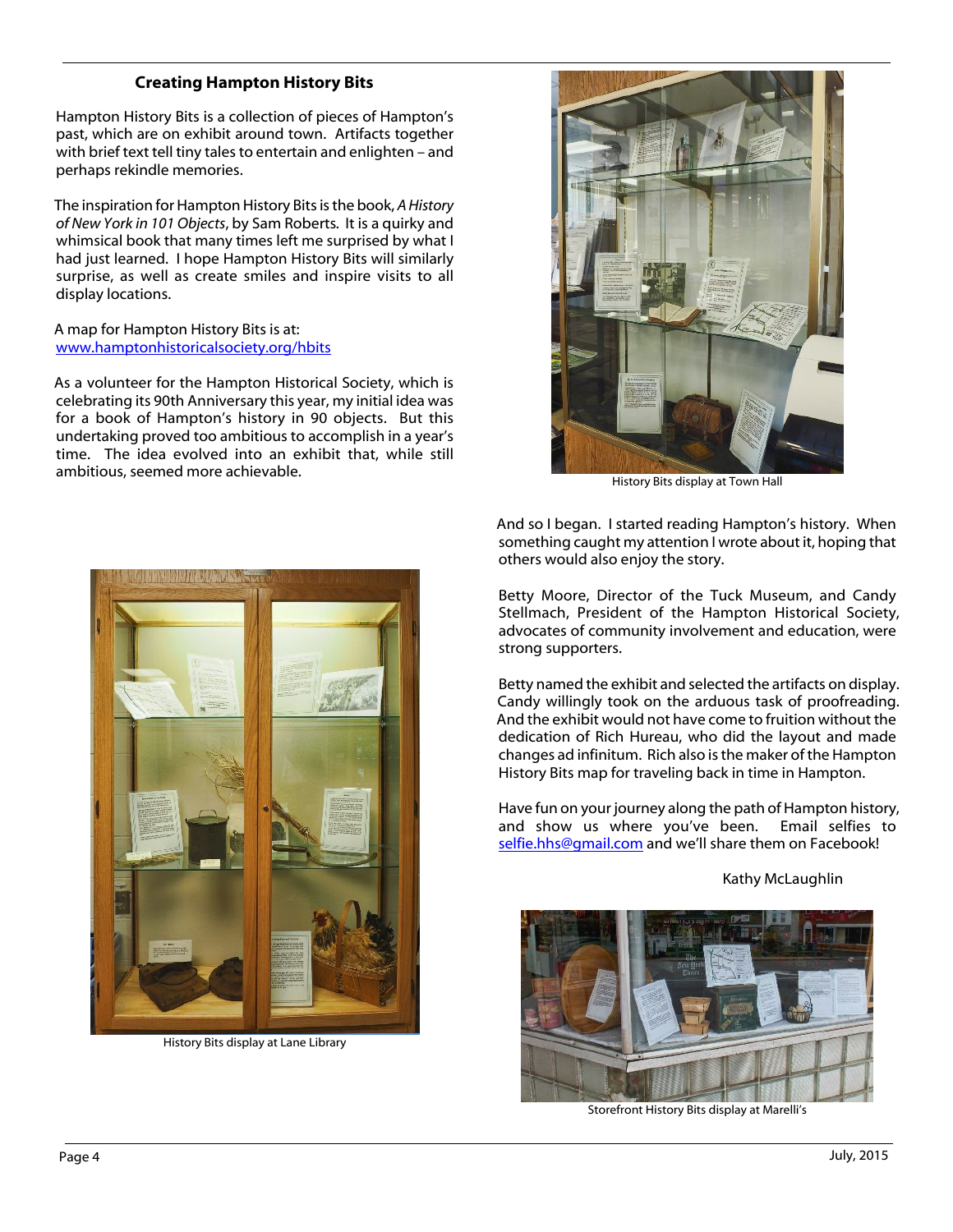#### **SHIPWRECKS, RIOTS AND RUMRUNNERS**

One of the most fascinating subjects in New England history is the large number of ships which have been wrecked or stranded on our shores. Our New England coastline has been scattered with shipwrecks since the arrival of the first European visitors. Edward Rowe Snow said that he had "listed or charted in a general fashion the remains of about 1700 of these disasters."

Our short eighteen-mile New Hampshire coastline has had probably more than its share of shipwrecks. The most famous wreck in Hampton history was the Rivermouth, lost in 1657 with eight people, shortly after leaving Hampton Harbor. Poor old Eunice "Goody" Cole, our infamous Hampton witch, was blamed for that one. This disaster was made famous by John Greenleaf Whittier's poem, *The Wreck of Rivermouth*.

Whenever possible, folks on shore tried their best to save the sailors, the cargo, and maybe the vessel. But it wasn't until the late 1800s that a life-saving station was built in Hampton, on North Beach. More life-saving stations were created up and down our coast, including Plum Island and New Castle. Peter Randall's *Hampton – A Century Town and Beach 1898 – 1998*, describes in detail how the life-saving stations came about and how they worked. By the 1940s the federal government had decided that our life-saving stations weren't needed any more. The station was finally shut down in the 1960s.

The sight of any ship in grave danger would have caused the locals to sound the alarm immediately. But not all impending disasters were regarded the same. Up until the Revolution, the King of England claimed an exclusive right to every white pine tree in New Hampshire. The tallest, and straightest, were to go to the Royal Navy, to be used as masts. The selected trees were identified by a "broad arrow," and no man might cut them down, even on his own land, under heavy penalty. The cut mast trees were delivered to Portsmouth, and then shipped off to England. At the same time, economic restrictions, some of them severe, were placed on the Colonists. American industry was discouraged, if not outlawed, by the British Government. Trade between the colonies and other countries was very restricted, and colonists were forced to buy goods brought to our shores, by the mast ships. It is no wonder that the "mast ship" became a hated object.

In November, 1764, one such ship, the St. George, was wrecked on Hampton Beach. She was a mast ship with a valuable cargo, sailing up the New England coast toward Portsmouth. As reported in the NH Gazette, "she had goods on board of about ten thousand pounds sterling belonging to sundry merchants" in Portsmouth. Word of the shipwreck spread fast, and a large number of people came to the beach. Some folks helped themselves to some of the goods found strewn upon the beach. "Keepers" were appointed by the authorities. These appointed guardians of the shipwreck were Colonel Christopher Toppan and Colonel (later General)

Jonathan Moulton. Many looked with envy upon Colonels Toppan and Moulton, claiming that they had no more right than others to carry off the goods, and they were probably enriching themselves.

Warrants were issued to apprehend the guilty parties. But those arrested were soon set free by an angry mob. Royal Governor Benning Wentworth's long-winded proclamation, was quoted in its entirety in Dow's *History of Hampton*. It includes, in part, "warrants were issued to apprehend the ill-disposed persons having purloined the sundry goods," but while in custody of the apprehending officer, "the prisoners were, by a number of evil-minded persons in a violent, riotous and tumultuous manner, and being disguised, did assault the officer and beat, wound and evilly entered and did release the said prisoners and let them go at large whereby they made their escape….and since that day, a great number of the inhabitants of Hampton have, in a riotous, roisterous and tumultuous manner assembled, and being armed with clubs and staves, have menaced and threatened the officer and bid defiance to all lawful authority." In 1963 two cannons and other items from the St. George were found by divers and brought up. It's probably just a coincidence that exactly two hundred years later in 1964 we saw our worst riots at Hampton Beach.

Not all stories of shipwrecks involve tragedy, heroism, or clashes with authority. On a night in late December, 1929, my grandfather, Roscoe Palmer, received a telephone call from his friend Hampton Police Officer Marvin Young. Officer Young called to tell him that cases of whiskey had washed ashore in Rye. The federal authorities were there to recover them, and Marvin was assigned to block off any traffic on the coast route to Rye from Hampton. So if Roscoe, and a few others, wanted to get any of it, they had better hurry, and Marvin would let them through.

Newspapers were reporting that "coastguardsmen" had found up to three hundred twenty cases, much of it in twelve feet of water. The cargo was found in nearly the same place where one hundred thirty nine cases had been "seized" on July 9th. The whiskey was brought under armed guard to the Custom House in Portsmouth. The newspapers reported that up to seven hundred cases of liquor had been thrown overboard when the ship carrying them was in danger of striking rocks in the shallow waters of Rye Beach. But that's not what my grandfather told me. They were thrown overboard because the feds were close on the tail of the rumrunners. He showed me a bottle which he had kept all these years. He wasn't much of drinker, so it was kept as a novelty. I think the label was a "Kennedy's."

My late step-father Abby Young, son of Marvin Young and a long-time director of the Hampton Historical Society, corroborated this story. We have no idea where the bottle of whiskey is now.

copyright@2015 Robert B. Dennett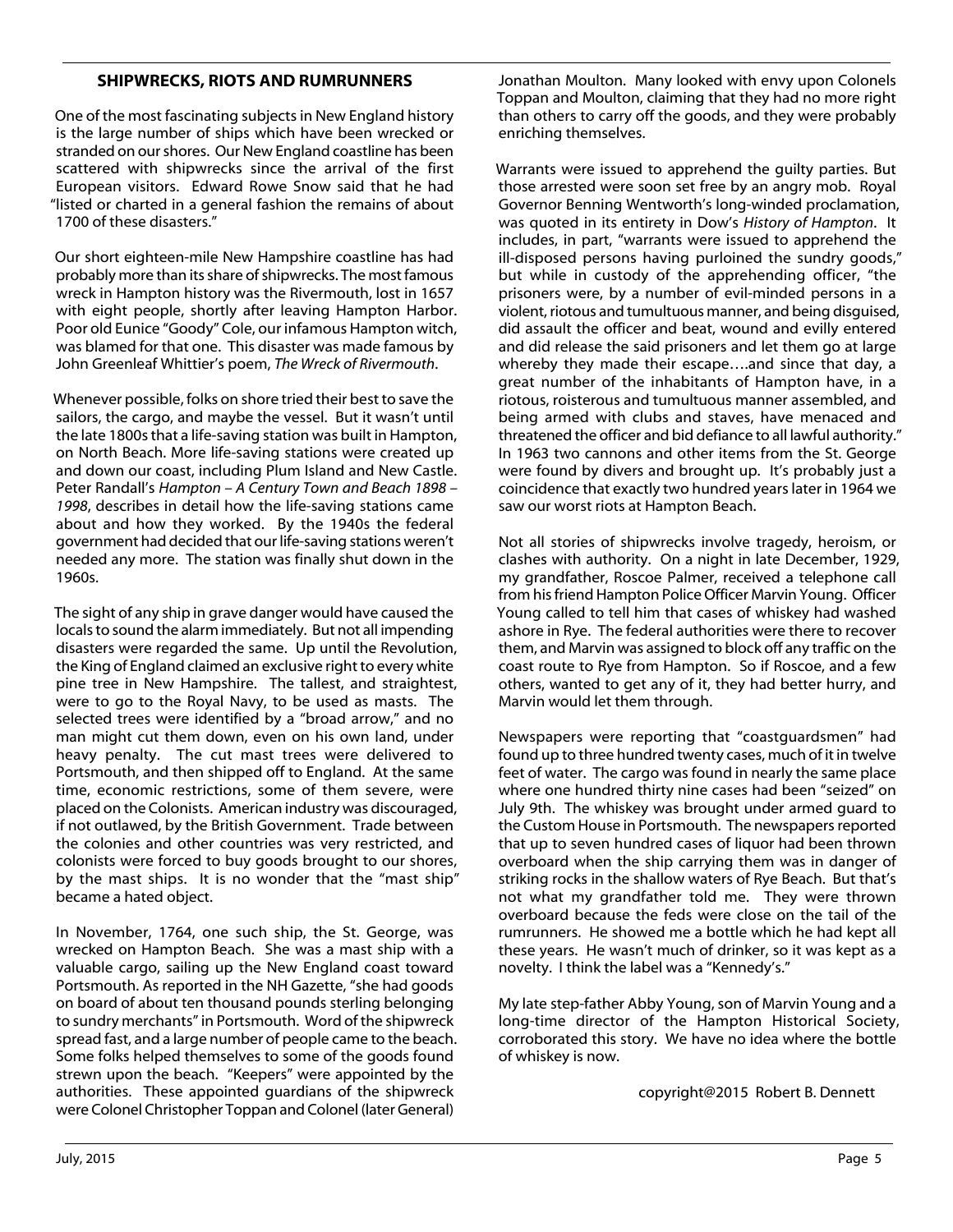**Hampton Historical Society PO Box 1601 Hampton, NH 03843-1601 603-929-0781 Pig Roast Order Form September 5**, **2015** I would like to order tickets for the Hampton Historical Society Pig Roast \_\_\_\_\_\_\_ Adult tickets at \$20 each \_\_\_\_\_\_\_\_\_\_ Advance Sale Member tickets at \$18 each (must be ordered by August 8) Student tickets (ages 9-16) at \$10 each Children 8 and under free when accompanied by an adult ticket holder **Total** \_\_\_\_\_\_\_\_\_\_ **Checks made out to Hampton Historical Society Mailing address P.O. Box 1601 Hampton, NH 03843-1601 Ticket options** (select **one**): \_\_\_\_\_\_\_ Mail tickets directly to: Name: \_\_\_\_\_\_\_\_\_\_\_\_\_\_\_\_\_\_\_\_\_\_\_\_\_\_\_\_\_\_\_\_\_\_\_\_\_\_\_\_\_\_ Address: **or** Hold my tickets at the serving line. But notify me for confirmation Phone# or email address: **Calendar of Events Business Members** ● Saturday July 18, 1-5p.m. **The Tuck Museum Turns 90!** Party We thank the following business members for their support of the society: on the museum grounds ● Saturday August 22, 9:30a.m. **Salt Marsh Nature Walk** with 234 Lafayette Road Realty LLC The 401Tavern LLC Marine Biologist Ellen Goethel; \$10 adults \$5 students; reservations required - 926-2543. Meet at Tuck Museum. Atlantic Motel Dr. Leonard Walker Eccentric Hair ● Saturday September 5, 12-2:30p.m. **14th Annual Pig Roast** Hampton Beach Casino, Inc. \$20 adults \$10 Students Kingfish Trolley Lines LLC Northeast Auctions ● Sunday September 13, 2p.m. **Harvest Repast** at the Tuck The Provident Bank Museum Herb Garden \$10 reservations requested Tobey and Merrill Insurance Tracy Theatre Originals ● Saturday October 3, 1-5p.m. **Old Hampton Tavernwalk**, John Troiano downtown Hampton locations. Costumed history presenters, Unitil Corporation themed food and drinks, games. \$15 - 21 and over. William Nay ● Saturday Sunday October 18, 2p.m. **Annual Meeting** featuring "Favorites from the Collection" Tuck Museum ● Sunday November 1, 2p.m. **Grand Opening! HHS Collections and Research Center**, 387 Lafayette Road, Hampton. Free. ● Sunday November 15, 2p.m. **Our National Thanksgiving** program, Sarah Josepha Hale. NH Humanities Council. Masonic Lodge, 77 Tide Mill Road, Hampton. Free ● Saturday December 5, 1p.m. **Hampton Christmas Parade** Come see our parade float!